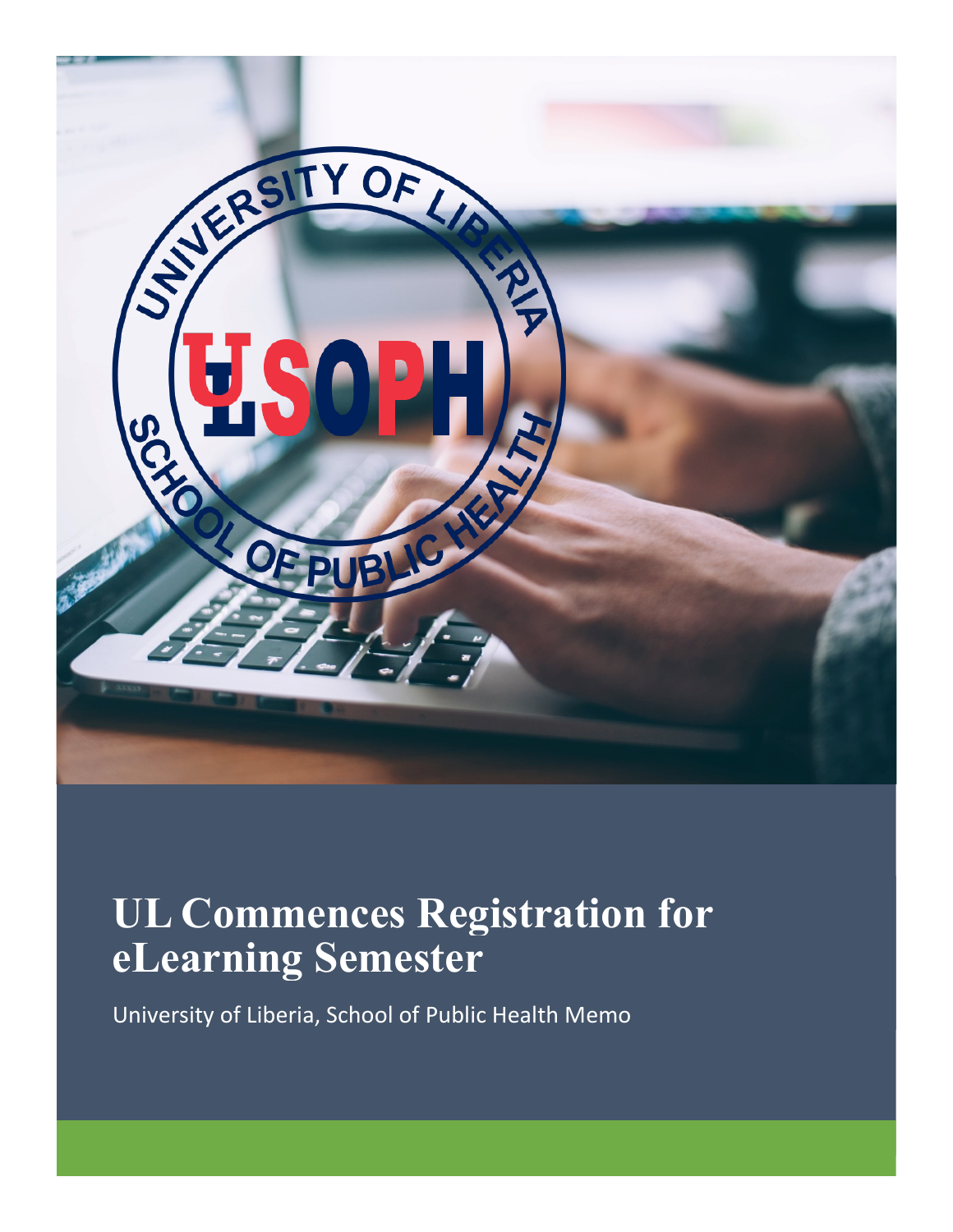The Administration of the University of Liberia (UL) announces that registration for the Second Semester of academic 2019/2020 commences today, July 13, 2020, and will run to August 8, 2020.

Classes for the second semester will begin on July 28, 2020, and will run up to October 3, 2020.

The university encourages all students to complete their payment process during this period as a precondition to have access to the eLearning platform or you will forfeit your entire registration or admission process.

In line with the university's digitization plan, in-person interaction with students is no longer demanded at the Business and Finance Office (BFO) to complete the registration process as students can now use mobile money platforms on Lonestar MTN and Orange Liberia for payment.

The university has two accounts at Ecobank that have been interfaced with the eLearning process, which are the Liberian Dollar Account for

**UL Tuition and Fees #6101350141**; and the

**USD Account for Graduates and Professional School Students #6100064392.**

A**t GT Bank, the Liberian Dollar Account for UL Tuition and Fees is 203300579110;** 

**while the US Dollar Account at GT Bank for Graduates and Professional School students is 20300579210.** 

**The account numbers at UBA are 5303003001009 (USD) and**